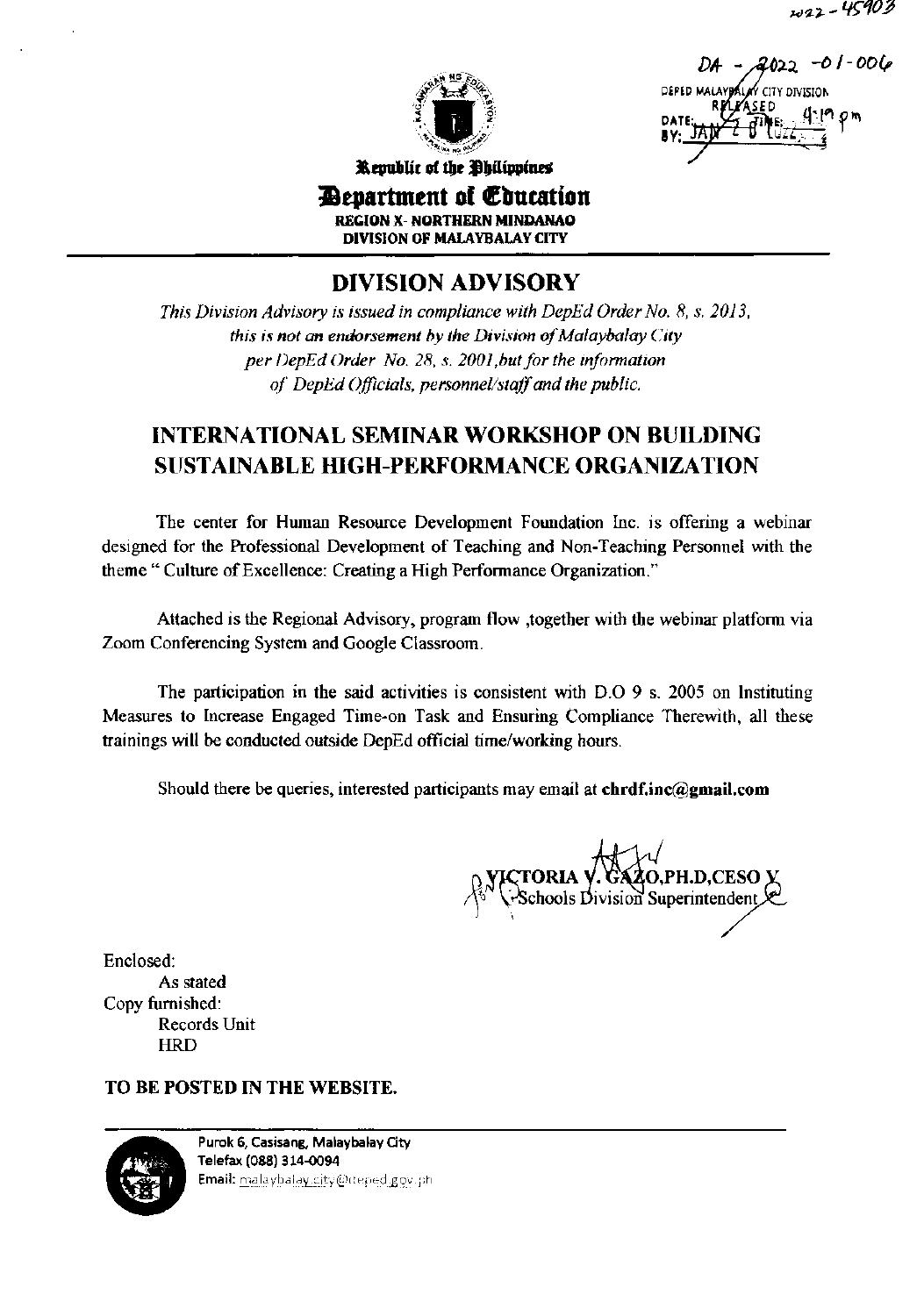$2022 - 45903$ 

 $1|k|^{12}$ 

0386



Republic of the Diplippines *Department of Coucation* **REGION X - NORTHERN MINDANAO** 

**Office of the Regional Director** 

## Regional Advisory No.  $04$ , s. 2022

**January 18, 2022** In compliance with DepEd Order No. 8, s. 2013, this Advisory is issued not for endorsement per DO 28, s. 2001, but for the information of DepEd Officials. personnel/staff, and the concerned public. (Visit deped10.com)

#### INTERNATIONAL SEMINAR WORKSHOP ON BUILDING SUSTAINABLE **HIGH-PERFORMANCE ORGANIZATION**

In search for solutions to the educational challenges brought about by the COVID-19 pandemic, the Center for Human Research and Development Foundation Inc. is offering a webinar designed for the Professional Development of Teaching and Nonteaching Personnel with the theme "Culture of Excellence: Creating a High-Performance Organization."

#### For Teaching Personnel:

| Title of the NEAP Recognized<br>Program                                                                                                                         | Date of Conduct   | <b>Target Participants</b>                  |
|-----------------------------------------------------------------------------------------------------------------------------------------------------------------|-------------------|---------------------------------------------|
| International Seminar February<br>Workshop on Leaders of 2022<br>Learning: Engaging School<br>Heads towards Effective<br>School Leadership in the New<br>Normal |                   | $25-27$ , School Heads<br>and<br>Principals |
| Seminar<br>International<br>Workshop on Reimagining<br>Education through Effective<br>Curriculum Implementation                                                 | March 4-6, 2022   | Teacher III                                 |
| International Seminar<br>Gender<br>Workshop on<br>Equality in Education                                                                                         | March 11-13, 2022 | Teacher<br>$I-HI$<br>and<br>Master Teachers |

## For Nonteaching Personnel

| International Seminar | January 29, 30 and Nonteaching Personnel |  |
|-----------------------|------------------------------------------|--|
| Workshop on Building  | 2022<br>February<br>5.                   |  |
| Sustainable High-     | (Batch 1)                                |  |
| Performance           | May 7, 8, 14, 2022                       |  |
| Organization          | (Batch 2)                                |  |
|                       |                                          |  |

DepEd Regional Office X, Zone 1, Upper Baluiang, Cagayan de Oro City



(088) 856-3932 | (088) 881-3137 | (088) 881-3031 Department of Education Region 10



region10@deped.gov.ph http://deped10.com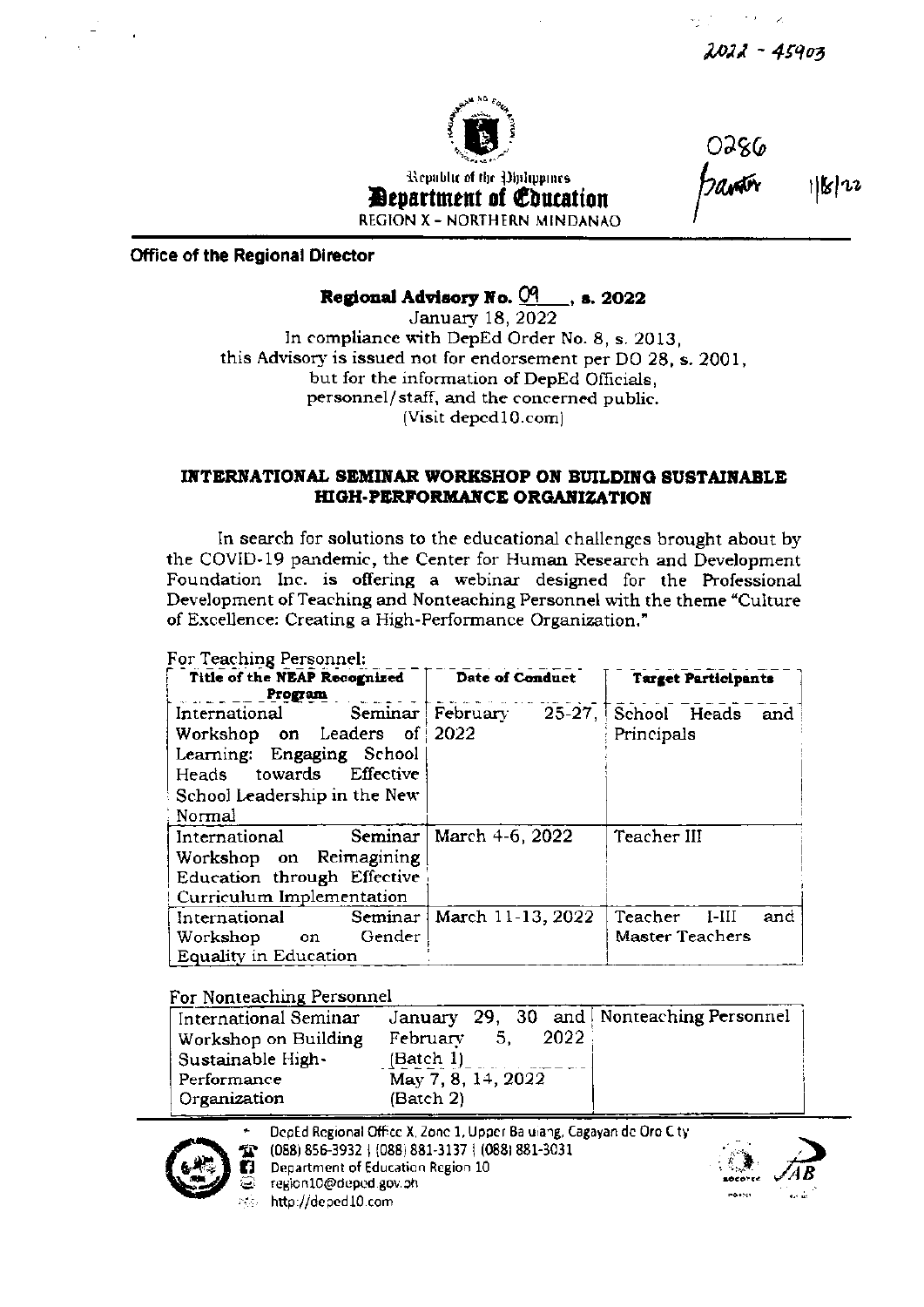The training for nonteaching personnel is not covered by NEAP (D.O 001 s. 2022)

Consistent with D.O. 9 s. 2005 on Instituting Measures to Increase Engaged Time-on Task and Ensuring Compliance Therewith, all these trainings will be conducted outside DepEd official time/working hours.

Attached is the program flow, together with the webinar platform via Zoom Conferencing System and Google Classroom.

For queries, interested participants may email at ghrdfling agmail.org.

Immediate and wide dissemination of this Advisory is desired.

### DR. ARTURO B. BAYOCOT, CESO III Regional Director

p.p DR. VICTOR CHOE GRACIA JR., CESO V Assistant Regional Director

 $^\star$ International Seminar-Workshop on Building Sustainable High-Performance Organization

HRDD/NEAP nino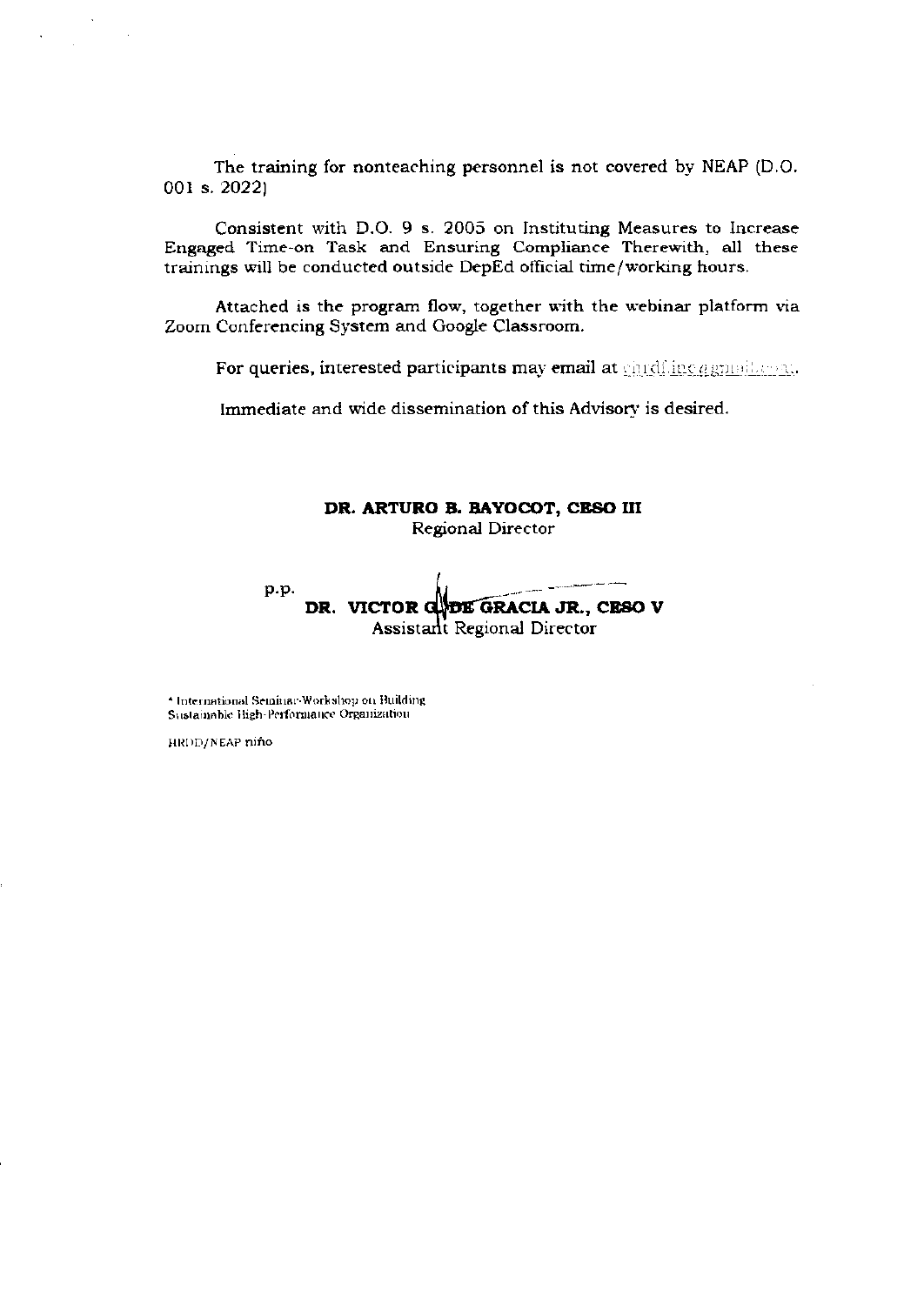| Title of Program          | International Seminar Workshop on Building Sustainable                                                                  |  |
|---------------------------|-------------------------------------------------------------------------------------------------------------------------|--|
|                           | <b>High Performance Organization</b>                                                                                    |  |
| Theme                     | Culture of Excellence: Creating A High Performance Organization                                                         |  |
| Date of training          | January 29, 30 and February 5, 2022                                                                                     |  |
| Platform                  | Zoom Conferencing System and Google Classroom                                                                           |  |
| Program                   | In compliance with DEPED Order no. 40 s.2020 or                                                                         |  |
| description               | Implementation of Learning and Development for Non-Teaching                                                             |  |
|                           | Personnel in the Department of Education in View of the                                                                 |  |
|                           | COVID-19 Pandemic, the Center for Human Research and                                                                    |  |
|                           | Development Foundation Inc. would like to invite your non-                                                              |  |
|                           | teaching personnel to our incoming professional development                                                             |  |
|                           | program designed for them.                                                                                              |  |
|                           | The only way to keep teams focused on your organizational                                                               |  |
|                           | goals during times of change is to create a culture where every                                                         |  |
|                           | individual feels in their very core that focusing on the highest                                                        |  |
|                           | aspirations and meaningful goals of the company is more                                                                 |  |
|                           | important than the uncomfortable feelings created by change.                                                            |  |
|                           | This professional development program is especially designed                                                            |  |
|                           | to ignite the passion of every non-teaching personnel to be                                                             |  |
|                           | deeply aligned with organizational goals of the Department of                                                           |  |
|                           | Education and respond to the diverse needs of their respective                                                          |  |
|                           | stakeholders.                                                                                                           |  |
| Program                   | 1. Explain how non-teaching staff/government employees                                                                  |  |
| Outcomes                  | make a difference in servicing clients - both internal and                                                              |  |
|                           | external,                                                                                                               |  |
|                           | 2. Deduce the need for 'change' through program that will<br>help an organization function better by creating a one     |  |
|                           | minute paper,                                                                                                           |  |
|                           | 3. Discuss updates and implications of data privacy law                                                                 |  |
|                           | and how it contributes to effective functioning of an                                                                   |  |
|                           | organization,                                                                                                           |  |
|                           | 4. Create personal and professional development plan on                                                                 |  |
|                           | the areas of career, family, social and spiritual life, and                                                             |  |
|                           | 5. Develop mastery of roles and responsibilities focused on                                                             |  |
|                           | high performance in the workplace.                                                                                      |  |
| <b>Plenary Sessions</b>   |                                                                                                                         |  |
| 1. Neuro-                 | Neuro-linguistic programming (NLP) is a psychological<br>approach that involves analyzing strategies used by successful |  |
| Linguistic<br>Programming | individuals and applying them to reach a personal goal. It                                                              |  |
|                           | relates thoughts, language, and patterns of behavior learned                                                            |  |
|                           | through experience to specific outcomes.                                                                                |  |
| 2. Culture and            | The first step to building a corporate culture that will drive a                                                        |  |
| <b>Mindset: Building</b>  | high performance organization is to create a mindset that will                                                          |  |
| <b>Capacity for</b>       | engage and align every employee with your vision, mission and                                                           |  |
| <b>Success</b>            | values, and leave them speaking a com-mon language of                                                                   |  |
|                           | excellence. This session aims to build a new capacity for                                                               |  |
|                           | growth. It will focus on how employees will think in more                                                               |  |
|                           | creative and innovate ways, and will develop the tolerance to                                                           |  |
|                           | continue to move forward despite challenges, change and                                                                 |  |
|                           | potential distractions.                                                                                                 |  |
| 3. Ensuring the           | The National Privacy Commission (NPC) is calling on public and                                                          |  |
| data privacy in           | private organizations to ensure protection of personal data                                                             |  |
| the workplace             | when implementing work-from-home schemes for their                                                                      |  |

 $\ddot{\phantom{0}}$